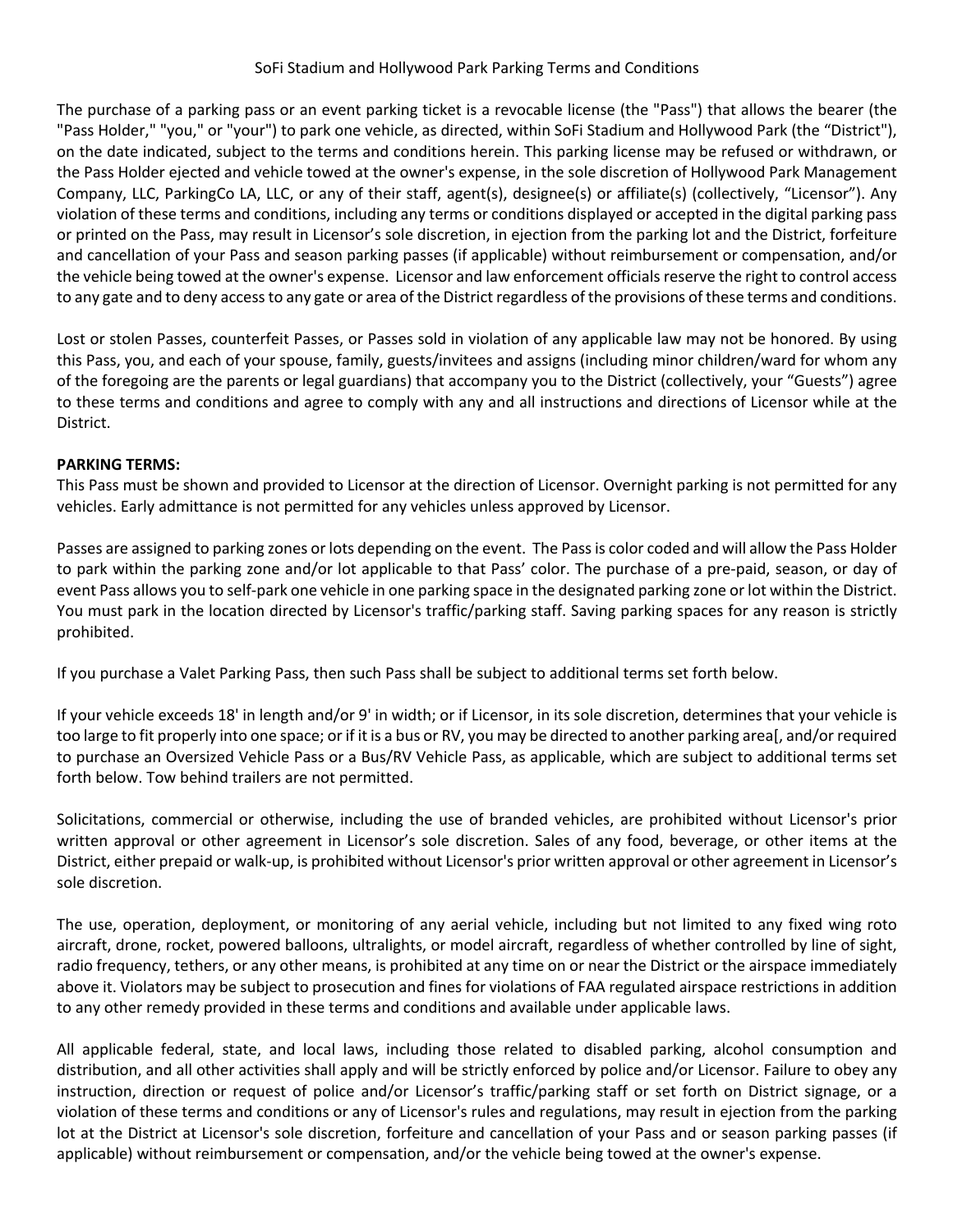### **ASSUMPTION OF RISK:**

You acknowledge that your use of the parking lot(s) and any related activities, including any use or activities by your Guests, may involve the risk of damage or injury to you or your Guest's personal property and a risk of personal injury to you or your Guests, including bodily injury or death. Licensor (whether acting as bailee or otherwise) is not responsible for and does not assume any liability arising from fire, theft, natural disaster or any other damage to or loss of a vehicle or any article of Pass Holder or your Guests while at the District. You assume all risks, dangers or other consequences occurring before, during or after your use of this Pass, including all risks, dangers or other consequences caused by the negligence or fault of any Indemnitee (as defined below) or the negligence or misconduct of any other user of the District.

## **SECURITY REQUIREMENTS AND CONSENT TO SEARCH:**

Neither you nor your Guests shall bring any items prohibited by the Parking Lot Rules and Regulations or Guest Code of Conduct. You acknowledge you have read, and advised your Guests of, Licensor's and the District's and SoFi Stadium's security policies, including but not limited to, those set forth in the previous sentence and any additional rules and regulations of Licensor, and you and your Guests agree to fully comply with all such policies. You also acknowledge and agree that You and your Guests, and your vehicle, and each of their respective belongings may be searched upon entry into SoFi Stadium, any event area(s) and/or other security checkpoints, and prohibited items may be confiscated.

## **GRANT OF PUBLICITY RIGHTS:**

You, on your behalf and on behalf of your Guests, irrevocably grant to Licensor, the Los Angeles Chargers, the Los Angeles Rams, the NFL, event promoter(s)/organizer(s) and each of their respective designees the worldwide, royalty-free, freelyassignable and transferrable right and license to use your, his, her, or their voice, image, and/or likeness in any media and technology now or hereinafter developed in connection with all or any part of your use of this Pass, the parking of your vehicle, and all related activities, for any purpose whatsoever, including the commercial purposes of Licensor, the Los Angeles Chargers, the Los Angeles Rams, Blue and Gold Tenant, LLC, LA Rams Tenant, LLC, the NFL, event promoter(s)/organizer(s) and each of their respective sponsors, licensees, advertisers and/or broadcasters, without compensation to, or right of review and/or approval by, you or your Guests.

#### **INDEMNIFICATION:**

You, on your behalf and on behalf of your Guests, and each of yours or their respective spouse, family, assigns, guardians, administrators, executors and any other legal representatives hereby releases, waives, discharges, covenants not to sue, and indemnifies Licensor; SP + Corporation; Los Angeles Chargers; Los Angeles Rams; Blue and Gold Tenant, LLC; LA Rams Tenant, LLC; the National Football League and its member clubs (collectively, the "NFL"); and an event's sponsor(s), organizer(s), participant(s), or performer(s); together with all of their past, present or future predecessors, successors, assigns, parent companies, subsidiaries, affiliates, related entities and persons, owners, shareholders, members, partners, trustees, elected officials, directors, managers, employees, servants, principals, agents, consultants, contractors, representatives, sponsors, and insurers (collectively, the "Indemnitees") from all damages, losses and expenses, including, without limitation, bodily injury, death or injury to or destruction of property related to Pass Holder's use of this Pass, including all loss or damage caused by the negligence, fault, or misconduct of Pass Holder, Pass Holder's Guests, any of the Indemnitees, or any third party.

## **REMEDIES:**

Your sole and exclusive remedy if this Pass is refused or withdrawn, or if the related event is cancelled and not postponed, is a refund of the face value of this Pass, and you will not be entitled to consequential, incidental, indirect, or exemplary damages of any kind. No refund or other remedy will be provided if you are ejected or refused entry due to disorderly conduct or failure to comply with these parking terms and conditions or any security policies.

These terms and conditions shall be governed exclusively by the provisions hereof and by the laws of the State of California without giving effect to any choice of laws or conflict of law rules (whether of California or any other jurisdiction) which would limit the application of the laws or of the jurisdiction of the laws of the State of California. ALL DISPUTES, CLAIMS, AND CAUSES OF ACTION ARISING OUT OF OR RELATED TO THE LICENSE GRANTED TO YOU HEREUNDER, THESE TERMS AND CONDITIONS, OR YOUR USE OF THIS PASS (EACH, A "DISPUTE") SHALL BE RESOLVED INDIVIDUALLY, WITHOUT RESORT TO ANY FORM OF CLASS ACTION, AND EXCLUSIVELY BY THE UNITED STATES FEDERAL COURT SITTING IN LOS ANGELES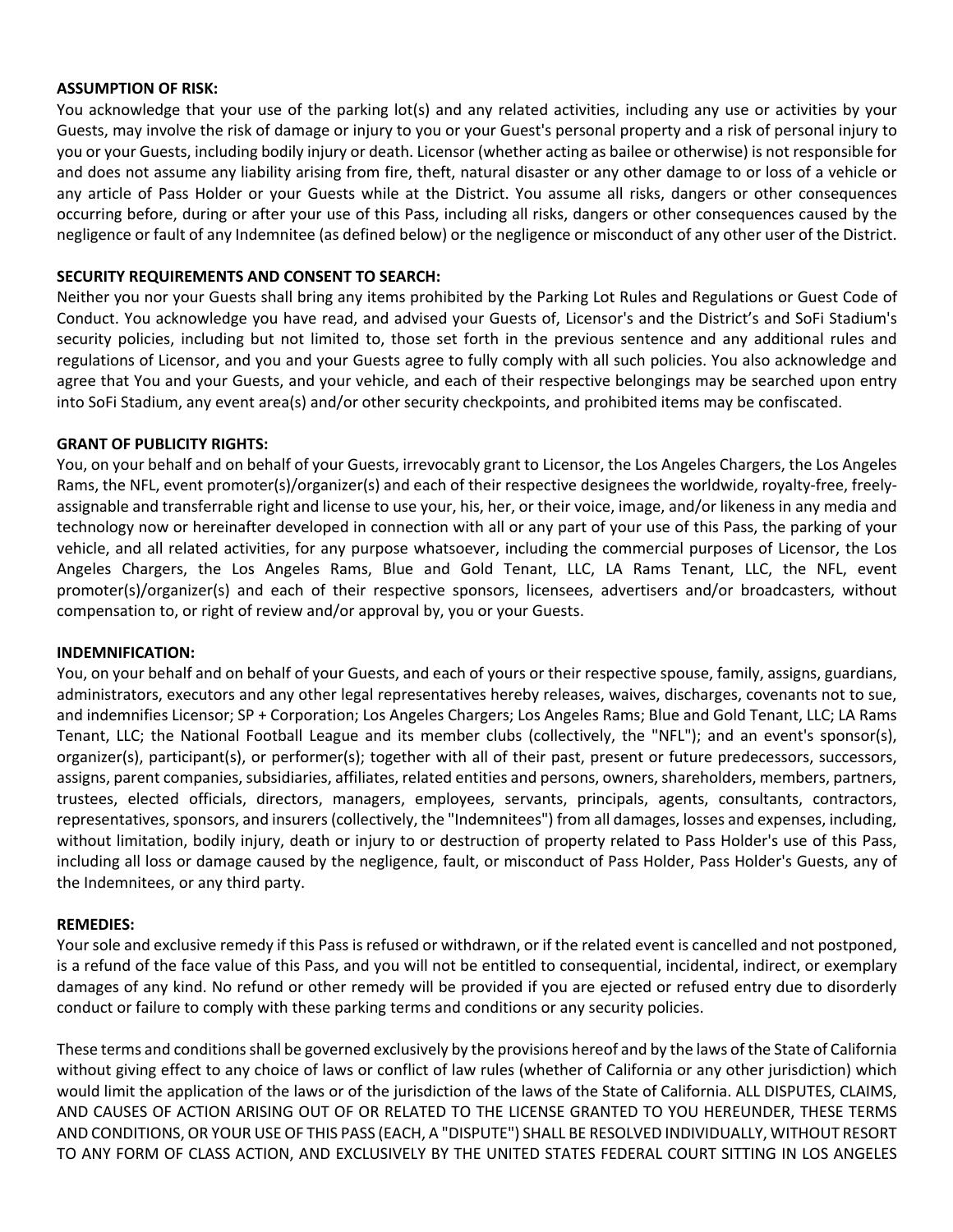COUNTY, CALIFORNIA STATE COURTS, OR LOS ANGELES COUNTY COURTS, AND ALL CLAIMS, JUDGMENTS, AND AWARDS SHALL BE LIMITED TO THE AMOUNTS AND REMEDIES LISTED ABOVE. PASS HOLDER, ON BEHALF OF ITSELF AND ITS GUESTS, HEREBY IRREVOCABLY AND UNCONDITIONALLY WAIVES ANY RIGHT IT MAY HAVE TO A TRIAL BY JURY IN RESPECT OF ANY DISPUTE AND ACKNOWLEDGES AND AGREES THAT LICENSOR WOULD NOT ADMIT PASS HOLDER OR ITS GUESTS INTO DISTRICT ABSENT SUCH WAIVER.

## **SEVERABILITY AND WAIVER:**

These terms and conditions, and all parts hereof, are separable, severable and divisible in all respects, and the unenforceability of any specific provision of these terms and conditions, or part thereof, shall not affect the validity of any other provisions or part hereof. In the event that any provision of these terms and conditions, or part thereof, is determined by a court to be unenforceable or invalid under applicable law, including, but not limited to, a determination that any provision herein is excessively broad as to time, duration, scope, activity or subject, then such court shall either reform said provision or part thereof so that it shall be enforceable to the fullest extent permitted under applicable law or construe these terms and conditions in all respects as if said provision, or part thereof, had been omitted.

Any failure to enforce, or variance in a particular case, of any one or more terms of these terms and conditions, or any policies or regulations of Licensor, shall not serve as a waiver with respect to any such terms, conditions, policies or regulations for any future cases or other Passes. Nothing contained herein shall be construed to create any duty or obligation of Licensor to create, enforce, guarantee, or monitor any regulations, policies, procedures, or situation related to the Pass or its use at the District.

#### **VALET PARKING PASS:**

### *THE FOLLOWING TERMS ARE LIMITED TO VALET PARKING PASSES*:

If you purchase a Valet Parking Pass (subject to limited availability), you must deliver your vehicle to Licensor's designated valet drop off location within the time period specified by Licensor. You are required to collect your vehicle in the time and manner specified by Licensor. Valet Parking is only available for vehicles that do not require the use of more than one parking space.

Licensor's liability for your vehicle under a Valet Parking Pass is for the period commencing when the keys to the vehicle are delivered to Licensor and terminating at the time when the keys to the vehicle are handed back to you (or, if earlier, when you retake possession of the vehicle) ("the Parking Period"). At all other times the vehicle shall be at your risk.

Licensor's liability for any damage to the paintwork or bodywork of the your vehicle during the Parking Period is limited to damage that is affirmatively proven (1) to have occurred during the Parking Period and (2) to have been caused by the negligence or willful act of Licensor. ALL CLAIMS FOR DAMAGE TO A VEHICLE OR OTHERWISE MUST BE REPORTED BY YOU BEFORE LEAVING THE DISTRICT OR WILL BE WAIVED.

During the Parking Period, Licensor shall keep the vehicle on a lot of its choosing at the District or any other location controlled by Licensor. You authorize Licensor to drive the vehicle between the District and such other locations as Licensor deems necessary. Licensor is not liable for any delay in making your vehicle available following an event at the District.

You must produce the receipt provided by Licensor when reclaiming the vehicle. In the event that a receipt is lost, Licensor shall be entitled to require proof of youridentity. It is your duty to ensure that the vehicle is in a proper operating condition prior to leaving the premises and entering onto a public road.

### **OVERSIZED PARKING PASS:**

## *THE FOLLOWING TERMS ARE LIMITED TO OVERSIZED PARKING PASSES:*

An Oversized Parking Pass is required for all vehicles that exceed 18' in length and/or 9' in width. An Oversized Parking Pass allows you to park one vehicle in the designated oversize vehicle parking lot as designated by Licensor's traffic/parking staff. Additional parking fees may apply to oversize vehicles.

#### **BUS/RV PARKING PASS:**